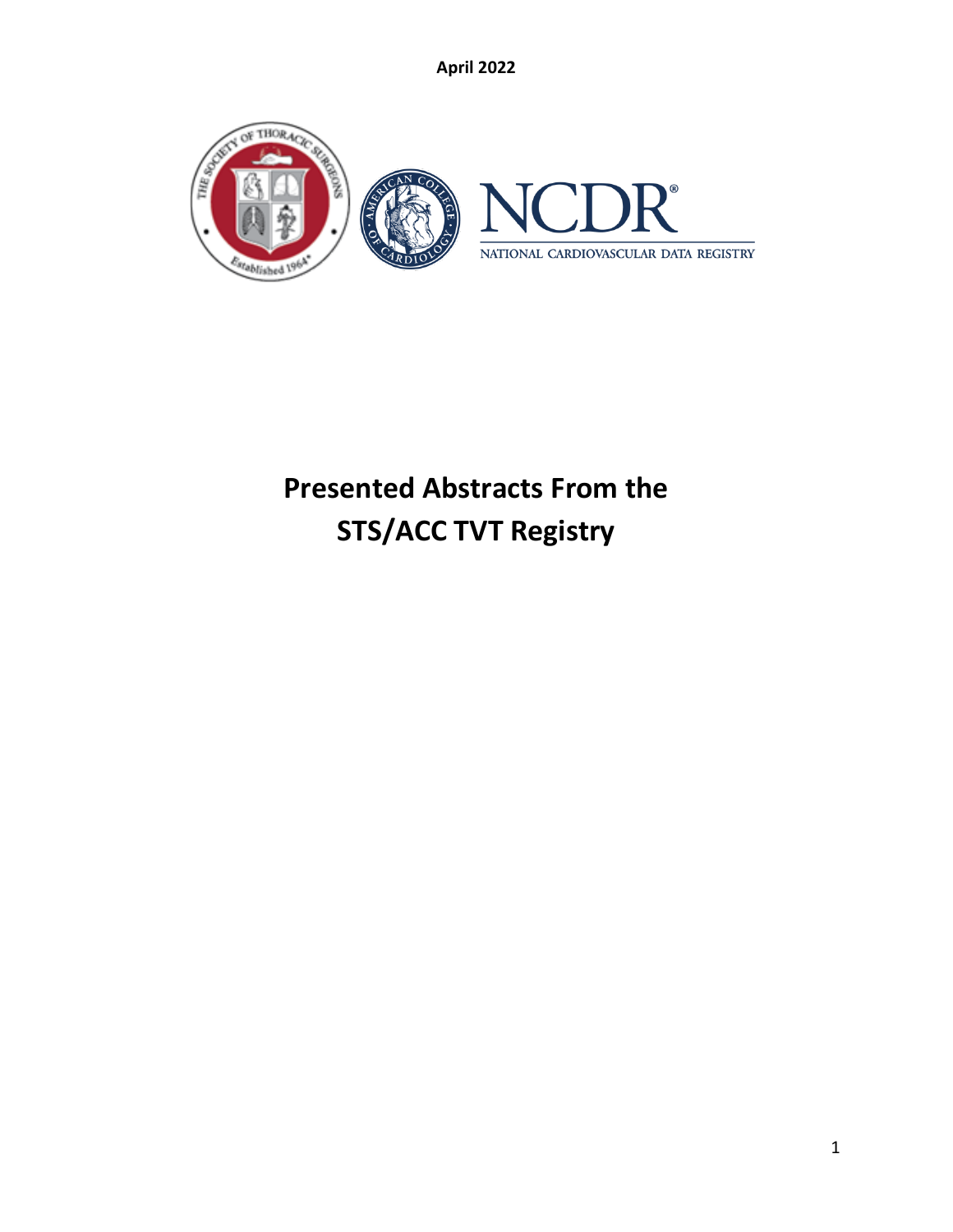## **STS/ACC TVT Registry™**

- 1. **416:** Incidence, Predictors, and Clinical Impact of Recovery in Left Ventricular Systolic Function After Transcatheter Aortic Valve Implantation in the STS/ACC TVT Registry. S. Patel. ACC 2022. Poster Presentation.
- 2. **479:** Comparing Volume Versus Quality Thresholds on Outcomes and Access to Transcatheter Aortic Valve Replacement (TAVR) in the United States: Insights from the TVT Registry. A. Nelson. ACC 2022. Moderated Poster Presentation.
- 3. **573:** Correlation Between Hospital Procedural Volumes and Outcomes for TAVR And MTEER In the United States: An STS/ACC TVT Registry Analysis. D. Kumbhani. ACC 2022. Poster Presentation.
- 4. **N/A:** Validation of the STS/ACC TVT Risk Score In Patients Undergoing Transcatheter Aortic Valve Replacement Stratified By Risk. ACC 2022. Moderated Poster Presentation.
- 5. **431:** National Trends in Permanent Pacemaker Implantation after Transcatheter Aortic Valve Replacement: An Analysis From the STS/ACC TVT Registry. K. Chau. TCT 2021. Oral Presentation.
- 6. **561:** Outcomes of Transcatheter Aortic Valve Replacement with a Balloon-Expandable Valve for Bicuspid vs Tricuspid Aortic Stenosis. R. Makkar. TCT 2021. Oral Presentation.
- 7. **342:** Peripheral versus Central Access for Alternative Access Transcatheter Aortic Valve Replacement (TAVR): Results from the TVT Registry. T. Kaneko. ACC 2020. Virtual Poster Presentation.
- 8. **350A:** Low Body Mass Index is Associated with Higher Rates of Death in Patients Undergoing Transcatheter Mitral Valve Repair: A Report from the STS/ACC TVT Registry TM. Arora. ACC 2020. Poster Presentation.
- 9. **413:** Conscious Sedation versus General Anesthesia for Transcatheter Aortic Valve Replacement: Variation in Practice and Outcomes in the STS/ACC TVT Registry. Butala. ACC 2020. Virtual Poster Presentation.
- 10. **440:** Acute Kidney Injury in Transcatheter Aortic Valve Replacement. H. Julien. CRT 2020. Poster Presentation.
- 11. **350B:** Relationship of Body Mass Index with Outcomes After Transcatheter Aortic Valve Replacement: Results from the National Cardiovascular Data–STS/ACC TVT Registry. A. Sharma. Mayo Clinic Proceedings 2020. Oral Presentation.
- 12. **421:** Institution-Level Variability in 30-day Patient Outcomes after Transcatheter Mitral Valve Repair in the United States. Malik. QCOR 2020. Poster Presentation.
- 13. **422:** Patient-Reported Health Status Changes is Associated with Subsequent Clinical Outcomes After Transcatheter Valve Therapies: Insights from the STS/ACC TVT Registry. Hejjaji. QCOR 2020.
- 14. **472:** Association of Cerebral Embolic Protection Devices with Transcatheter Aortic Valve Replacement Outcomes: Results from the STS/ACC TVT Registry. Butala. TCT Connect 2020. Oral Presentation.
- 15. **518:** Outcome of Redo TAVR for failing transcatheter heart valves. A. Zajarias. TCT 2020. Poster Presentation.
- 16. **592:** Redo Transcatheter Aortic Valve Replacement with the Supra-Annular, Self-Expandable Evolut Platform: Insights from the TVT Registry. Harvey. TCT 2020. Oral Presentation.
- 17. **258:** Pre versus post-procedure clinical event rates and associated healthcare resource utilization in patients who undergo commercial Mitra Clip placement for severe mitral regurgitation. S. Vemulapalli. ACC 2019. Poster Presentation.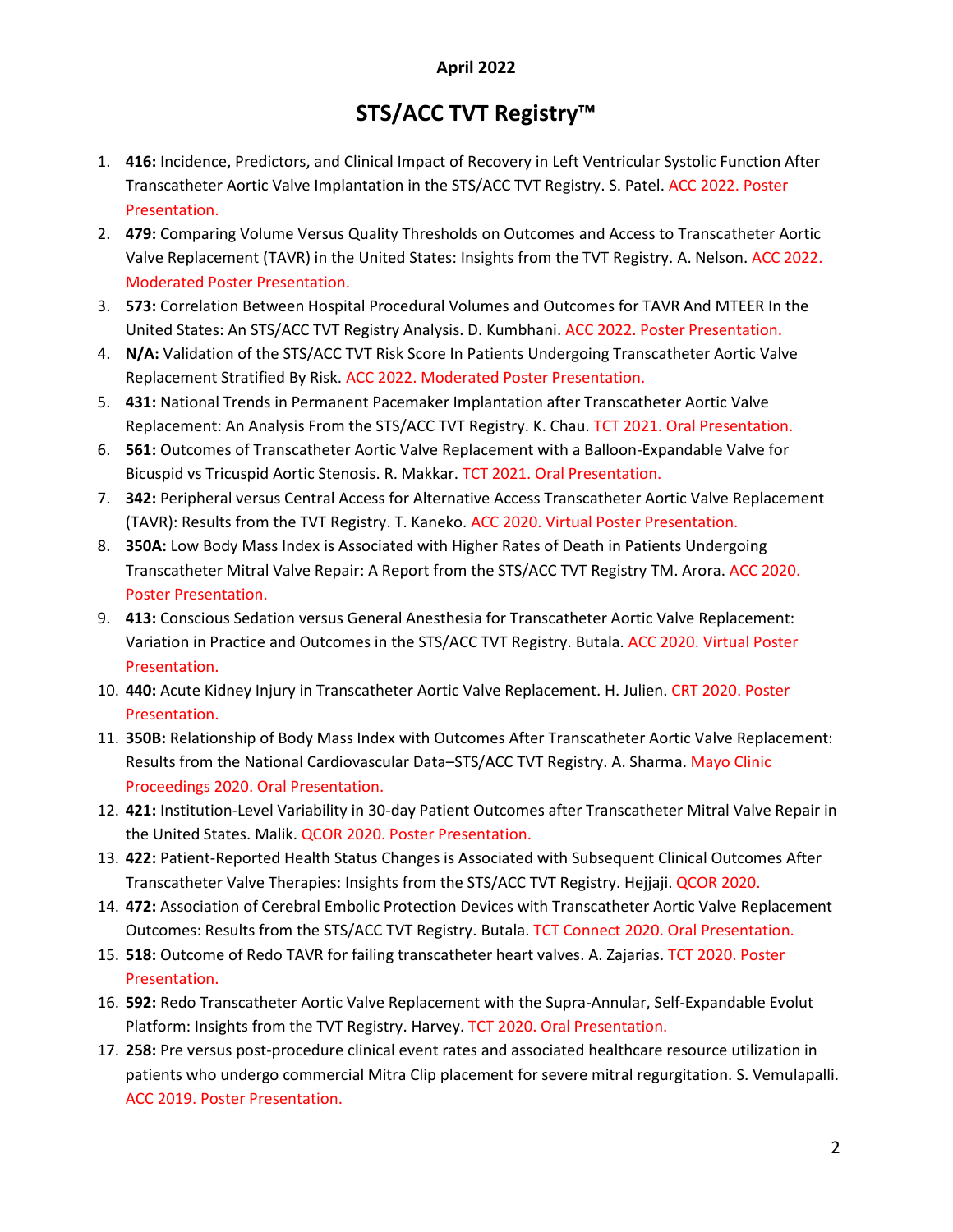- 18. **353:** Sex-Based Differences in Outcomes After Transcatheter Repair of Mitral Regurgitation with the Mitra Clip System. P. Villablanca. ACC 2019. Moderated Poster Presentation.
- 19. **639:** Variation in post-TAVR Antithrombotic Therapy and Outcomes in Patients with Preexisting Atrial Fibrillation: Insights from the STS/ACC TVT® Registry. Gupta. AHA 2019. Poster Presentation.
- 20. **N/A.** Variation in post-TAVR Antithrombotic Therapy and Outcomes in Patients with Preexisting Atrial Fibrillation: Insights from the STS/ACC TVT® Registry. Gupta. AHA 2019. Oral Presentation.
- 21. **357:** Does Driving Time to the Transcatheter Aortic Valve Replacement Site Impacts on Long-Term Mortality Following a Successful Procedure? Insights from the STS/ACC TVT Registry. G. Marquis-Gravel. QCOR 2019. Poster Presentation.
- 22. **371:** Learning curve for transcatheter mitral repair: Insights from the STS/ACC TVT Registry. A. Chhatriwalla. TCT 2019. Late Breaking Clinical Trial Presentation.
- 23. **456:** Incidence and Outcomes of Patient-Prosthesis Mismatch Following Self-Expanding Transcatheter Aortic Valve Replacement in Native Aortic Stenosis: An Analysis from the STS/ACC TVT Registry. G. Tang. TCT 2019. Poster Presentation.
- 24. **215:** Atrial Fibrillation Is Associated with Higher Rates of Death and Heart Failure Hospitalizations in Patients Undergoing Mitra Clip: Outcomes from the TVT Registry. Arora. ACC 2018. Poster Presentation.
- 25. **249:** Outcomes After Transcatheter Mitral Valve Repair in Patients with Chronic Kidney Disease: An Analysis of 5,241 Patients in the United States. B. Shah. ACC 2018. Poster Presentation.
- 26. **254:** Outcomes Following Urgent/Emergent Transcatheter Aortic Valve Replacement: Insights From the STS/ACC TVT Registry. D. Kolte. ACC 2018. Moderated Poster.
- 27. **260:** High Hospital Variability in Mortality After TAVR Can Be Explained by Differences in Failure to Rescue from Post Procedural Complications. Bishawi. ACC 2018. Moderated Poster.
- 28. **267:** The Effect and Relationship of Age and Frailty on Survival in Patients Undergoing Transcatheter Aortic Valve Replacement. Kiani. ACC 2018. Moderated Poster.
- 29. **291:** Racial / Ethnic Disparities in Baseline Characteristics and 1-Year Outcomes After TAVR: A Report from the Transcatheter Valve Therapy (TVT) Registry. Vemulapalli. AHA 2018. Moderated Poster Presentation.
- 30. **224:** Association of renin-angiotensin system inhibition with clinical outcomes in patients undergoing transcatheter aortic valve replacement: analysis from the STS/ACC TVT Registry. Inohara. Euro PCR 2018.
- 31. **256:** 30-day outcomes of transcatheter mitral valve replacement in native mitral valve disease with severe mitral annular calcification in the United States: Data from the STS/ACC/TVT Registry. M. Guerrero. Euro PCR 2018. Late Breaking Clinical Trial Poster Presentation.
- 32. **450:** Real World Outcomes of TAVR with the SAPIEN-3 Valve in Intermediate Risk Patients: Comparison of Data from the TVT Registry with PARTNER S3 Studies. Tuzcu. Euro PCR 2018. Oral Presentation.
- 33. **194:** Incidence and Risk Factors of Aborted Procedures and Emergent Conversion to Surgery During Elective TAVR. T. Wang. TCT 2018. Oral Presentation.
- 34. **263:** Incidence and Risk Factors for Early Stroke after Transcatheter Aortic Valve Replacement: Insights from the STS-ACC TVT Registry. C. Huded. TCT 2018. Poster Presentation.
- 35. **264:** Incidence, Predictors, and Outcomes of Prosthesis-Patient Mismatch in 62,125 TAVR Patients An STS/ACC TVT Registry Report. H. Herrmann. TCT 2018. Oral Presentation.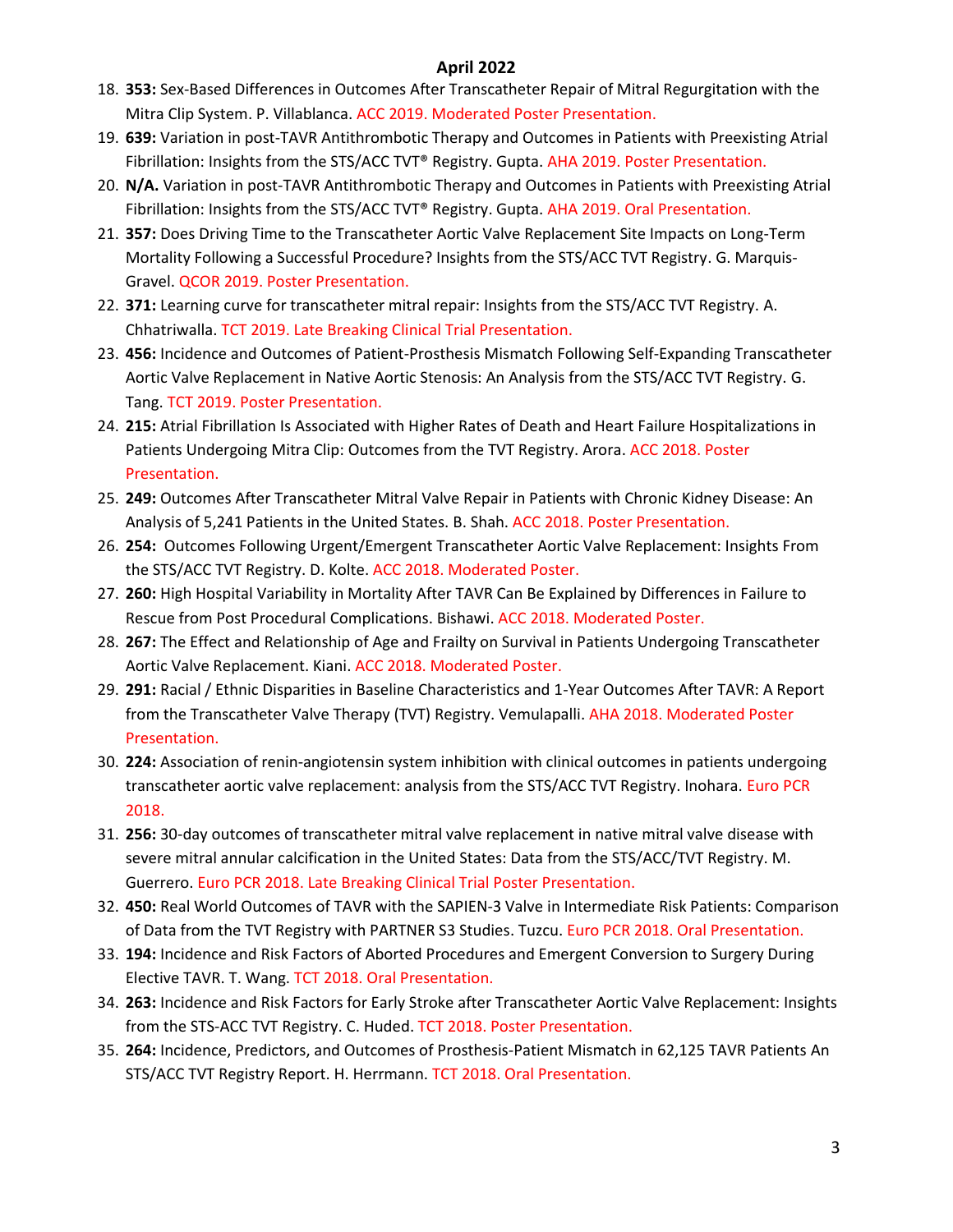- 36. **272:** Quality of Life Outcomes After MitraClip in a Real-World Population. Results from the STS/ACC Transcatheter Valve Therapy Registry. S. Arnold. TCT 2018. Oral Presentation.
- 37. **285:** Change in Mitral Valve Gradient Following Mitra clip Repair and Correlation to 30-day and 1-year outcomes. V. Assche. TCT 2018.
- 38. **7:** Patterns of Red Blood Cell Transfusion and Associated Outcomes in patients undergoing TAVR in the U.S.: Insights from the STS/ACC TVT Registry. M. Sherwood ACC 2017. Poster Presentation.
- 39. **114:** Impact of the Presence of Coronary Artery Disease and Timing of Revascularization on Outcomes of Patients Undergoing Trans-Catheter Aortic Valve Replacement: Insights From STS/ACC TVT Registry. H. Tankazyan. ACC 2017. Poster Presentation.
- 40. **130:** Direct-home discharge and likelihood of 30-day hospital readmission after transcatheter aortic valve replacement (TAVR): Findings from the STS/ACC TVT Registry. J. Dodson ACC 2017. Poster Presentation.
- 41. **153:** Prevalence and Outcomes of Mitral Stenosis in Patients Undergoing Transcatheter Aortic Valve Replacement: Findings from the Society of Thoracic Surgeons/ American College of Cardiology (STS/ ACC) Transcatheter Valve Therapies (TVT) Registry. L. Joseph. ACC 2017. Poster Presentation.
- 42. **155:** New-Onset Atrial Fibrillation Following Transcatheter Aortic Valve Replacement: Incidence, Anticoagulant Strategy, and Outcomes. A. Vora. ACC 2017. Oral Presentation.
- 43. **156:** Incidence and Outcomes of Patients Requiring Surgical Bail-Out during Transcatheter Aortic Valve Replacement from the NCDR® STS/ACC TVT Registry. A. Moldonado. ACC 2017. Moderated Poster Presentation.
- 44. **190:** Peripheral Artery Disease and Transcatheter Aortic Valve Replacement Outcomes: A Report From the STS/TVT Registry. A. Fanaroff. ACC 2017. Poster Presentation.
- 45. **191A:** Stroke and Cardiovascular Outcomes in Patients with Carotid Disease Undergoing TAVR: Insights From the STS/TVT Registry. A. Kochar. ACC 2017. Poster Presentation.
- 46. **191B:** Stroke and Cardiovascular Outcomes in Patients with Carotid Disease Undergoing TAVR: Insights From the STS/TVT Registry. Kochar. ACC 2017. Poster Presentation.
- 47. **245B:** Clinical Outcomes at 1-Year After Commercial Transcatheter Mitral Valve Repair in the United States. P. Sorajja. ACC 2017. Featured Clinical Research Oral Presentation.
- 48. **269:** Real-World Comparative Effectiveness of Transcatheter Versus Surgical Aortic Valve Replacement in the United States: An Analysis from Two US Registries Linked to Medicare Data. M. Brennan. ACC 2017. Featured Clinical Research.
- 49. **N/A:** Incidence and Outcomes of Patients Requiring Surgical Bail-Out During Transcatheter Aortic Valve Replacement: A Report From the NCDR® STS/ACC Transcatheter Valve Therapy (TVT) Registry. Pineda. ACC 2017. Poster Presentation.
- 50. **186:** Effects of Fragmentation of Post-Procedural Care on Outcomes after TAVR. Wang. AHA 2017. Poster Presentation.
- 51. **200:** Transcatheter Aortic Valve Replacement Using the Self-Expanding Bioprosthesis: First Report from the Transcatheter Valve Therapies Registry. J. Popma. TCT 2017. Poster Presentation.
- 52. **333:** Impact of atrial fibrillation on clinical outcomes in patients treated with self-expanding transcatheter aortic valves in the United States: Results from the STS/ACC TVT Registry. Chandrasekhar. TCT 2017. Moderated Poster.
- 53. **98:** Impact of pulmonary hypertension on outcomes of patients undergoing transcatheter aortic valve replacement: Report from the TVT registry. C. Don. ACC 2016. Oral Presentation.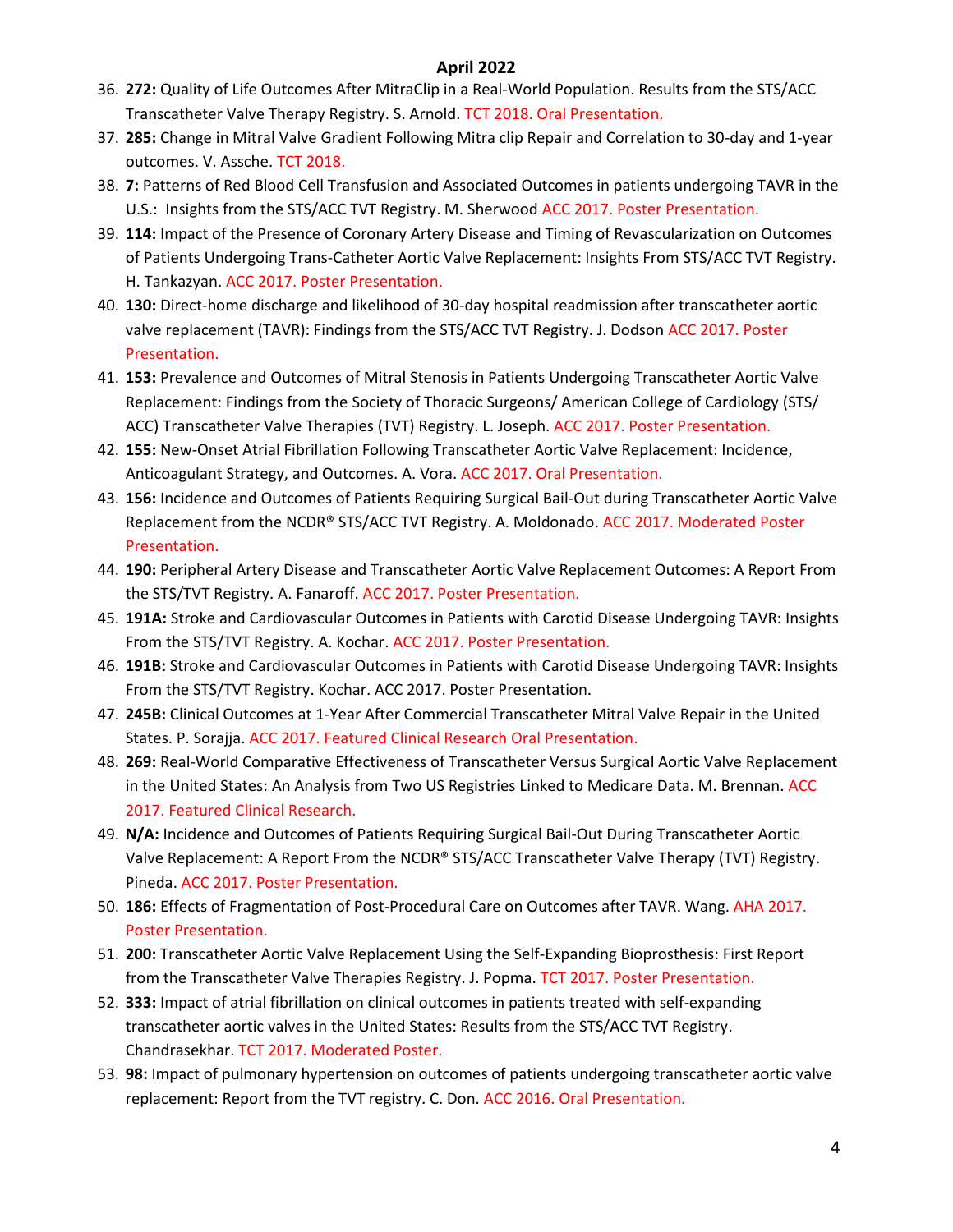- 54. **105:** Outcomes of Permanent Pacemaker Implantation Following Transcatheter Aortic Valve Replacement: Analysis of the STS/ACC TVT Registry. Fadahunsi. ACC 2016. Oral Presentation.
- 55. **106:** Procedure Volume and Outcome for Transcatheter Aortic Valve Replacement in U.S. Clinical Practice. J. Carroll. ACC 2016. LBCT Oral Presentation.
- 56. **133:** Transcatheter Aortic Valve Replacement is Associated with Fewer Hospital Days: A Report from the STS / ACC TVT Registry. D. Holmes. ACC 2016. Poster Presentation.
- 57. **406:** Incidence and Outcomes of Hemodynamic Deterioration in Transcatheter Aortic Valve Replacement in U.S. Clinical Practice: A Report from the Society of Thoracic Surgery / American College of Cardiology Transcatheter Valve Therapy Registry. S. Vemulapalli. ACC 2016. LBCT Oral Presentation.
- 58. **240:** Development of a Risk Prediction Model for 1-Year Mortality after Surgical vs. Transcatheter Aortic Valve Replacement in Patients with Severe Aortic Stenosis. S. Baron. AHA 2016. Poster Presentation.
- 59. **90:** Sex Based Differences in Outcomes with Transcatheter Aortic Valve Therapy: From the STS/ACC TVT Registry. Chandraskehar. SCAI 2016. LBCT Poster Presentation.
- 60. **58:** Transcatheter Aortic Valve in Valve Replacement for Degenerative Aortic Bioprosthesis: Initial Results from the STS/ACC Transcatheter Valve Therapy Registry. Tuzcu. TCT 2016. LBCT Oral Presentation.
- 61. **110:** Incidence and Outcomes of Vascular Complications and Bleeding Events in Patients undergoing TAVR in contemporary U.S. practice: Insights from the STS/ACC TVT Registry ®. M. Sherwood. TCT 2016. Oral Presentation.
- 62. **174:** The Impact of Diabetes Mellitus on the Clinical Outcomes Following Transcatheter Aortic Valve Replacement: Insights From the STS/ACC TVT Registry. Abramowitz. TCT 2016. LBCT Poster Presentation.
- 63. **245A:** Outcomes in the Commercial Use of Self-Expanding Prostheses in Transcatheter Aortic Valve Replacement: A Comparison of the Medtronic Core Valve and Evolut R platforms in the Society of Thoracic Surgeons/American College of Cardiology Transcatheter Valve Therapy Registry. P. Sorajja. TCT 2016. Oral Presentation.
- 64. **33:** Incremental Value of Disease-Specific Health Status in Predicting Mortality after Transcatheter Aortic Valve Replacement. S. Arnold. ACC 2015. Poster Presentation.
- 65. **36:** Acute Kidney Injury in Transcatheter Aortic Valve Replacement: Can We Reduce the Risk? Brooks. ACC 2015. Poster Presentation.
- 66. **37:** Impact of Baseline Left Ventricular Function and Aortic Valve Gradient on Outcomes in Patients Treated with Transcatheter Aortic Valve Replacement: Results from the TVT Registry. S. Baron. ACC 2015. Oral Presentation.
- 67. **109:** Outcomes of the Initial Experience with Commercial Transcatheter Mitral Valve Repair in the United States. P. Sorajja. ACC 2015. Poster Presentation.
- 68. **200:** Transcatheter Aortic Valve Replacement Using the Self-Expanding Bioprosthesis: First Report from the Transcatheter Valve Therapies Registry. J. Popma. TCT 2015. Poster Presentation.
- 69. **8:** One Year Outcomes from the STS/ACC Transcatheter Valve Therapy (TVT) Registry. D. Holmes. ACC 2014. Late-Breaking Clinical Trial: Oral Presentation.
- 70. **58:** Transcatheter Aortic Valve in Valve Replacement for Degenerative Aortic Bio prosthesis: Initial Results from the STS/ACC Transcatheter Valve Therapy Registry. M. Tuczu. ACC 2014. Oral Presentation.